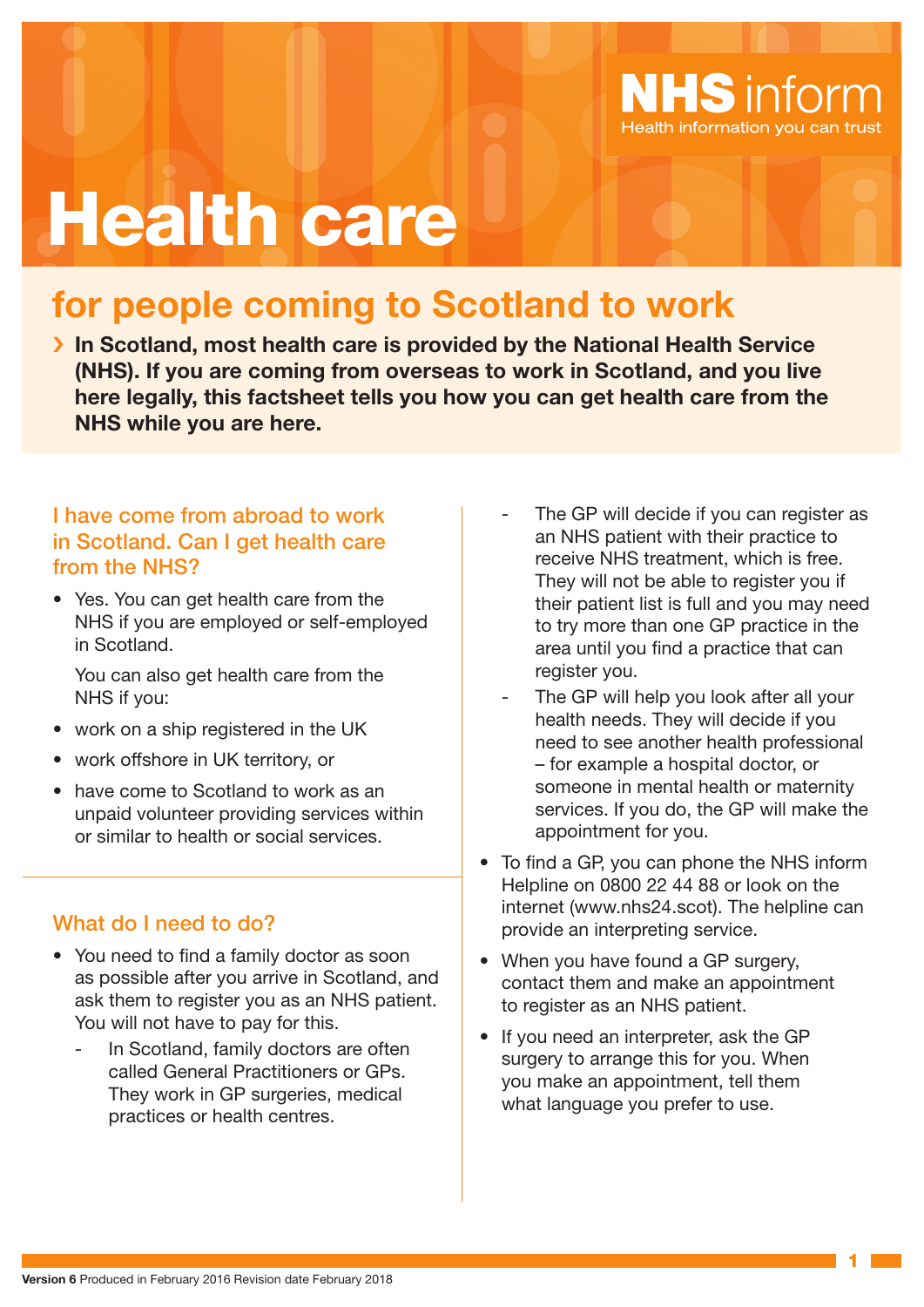#### What happens when I register as an NHS patient?

- When you go to the GP surgery, the staff will ask you for some personal information – for example, your name, address and date of birth.
- They will ask to see some documents to help them decide if you can register as an NHS patient. If you need hospital care, staff at the hospital will also ask to see these documents.
	- **If you are not from the EEA or Switzerland**, the GP surgery may ask to see documents that prove you are in the United Kingdom to work. For example:
		- your work visa or Biometric Residence Permit; and
		- if you are employed, a recent letter from your employer, or your work contract, or a current pay (wage) slip
		- if you are self-employed, invoices or receipts for your work
		- if you are an unpaid volunteer, a letter from the organisation you work for that says what type of voluntary work you do.
	- **If you are from any EEA country or Switzerland**, NHS staff may ask to see your European Health Insurance Card (EHIC).
- If you don't have the documents they ask for, staff at the GP surgery may not be able to register you as an NHS patient, but can offer to see you as a private patient. This may happen, for example, if you are waiting to get the documents you need for registering as an NHS patient.

## When I am registered as an NHS patient, is all health care free?

- No. When you are registered as an NHS patient, a lot of your health care will be free. But you will still need to pay for some things – for example, some dental treatment and eye care.
- The leaflet 'A quick guide to help with health costs' tells you if you can get free treatment or help with health costs. It is available from citizens advice bureaux and Jobcentre Plus offices. You can also find it on the internet (www.gov.scot).

### Can my family get health care from the NHS?

• **If you are registered as an NHS patient, your husband, wife or civil partner, and any of your children who are in Scotland with you, can also get health care from the NHS**. The children must be aged under 16, or under 19 and in full-time education.

Staff at the GP surgery will ask you to fill in a form for your husband, wife or civil partner and for any children. You may need to show your marriage or civil partnership certificate, and birth certificates for your children.

- **• What about other members of my family?**
	- **If you are from the EEA or Switzerland, members of your family who are not from the EEA** can get health care from the NHS if they have been allowed to join you in Scotland by the Home Office. They will need to show a document provided by the Home Office as proof that they have been allowed to do this – for example, an EEA family permit. For more information about EEA family permits, go to the UK Government website for visa services at www.ukvisas.gov.uk or contact the nearest UK Visa Application Centre.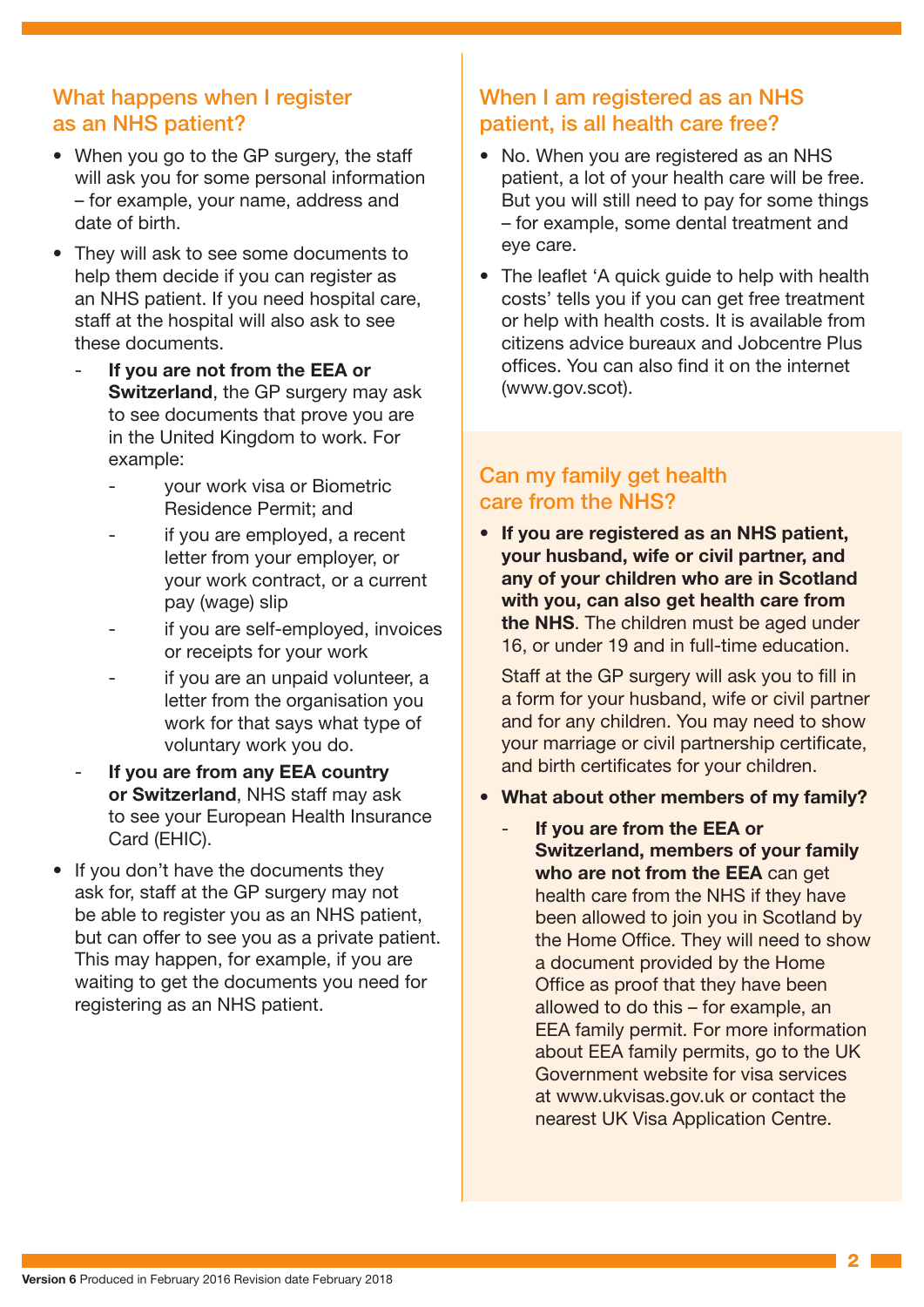- **Members of your family who are not from the EEA or Switzerland** may also have a right to get health care from the NHS in Scotland in their own right – for example, if they have been allowed to come here to work or to study.
- **Members of your family who are from the EEA or Switzerland** can get health care from the NHS. They must have an EHIC card and they should register with a GP.
- **If you are a worker from outside the EEA and Switzerland and have paid the Home Office's Immigration Health Surcharge** with your visa fees, your Biometric Residency Permit can be used as proof that you are entitled to receive NHS hospital treatment at no charge. This also applies where the surcharge has been paid by, or on behalf of, your immediate family members (your spouse, dependent children or civil partner).

#### What happens if I am not registered as an NHS patient?

• If you are not registered as an NHS patient, you can still get some health care from the NHS.

#### **Services that are free for everyone include:**

- emergency care in a hospital (in the accident and emergency department, casualty department or minor injury unit)
- emergency care at a GP surgery
- emergency transport in an ambulance
- sexual health services (family planning)
- treatment for some infectious diseases and sexually transmitted infections in the best interests of public health.

• If you need any other health care, and you are not registered as an NHS patient, you will have to pay for it. Staff at the GP surgery or hospital will be able to give you more information about this.

You can get medical insurance to help you with the costs of your care. To find out more about medical insurance, phone the Association of British Insurers on 020 7600 3333 or look on the internet (www.abi.org.uk) and search for 'private medical insurance'.

#### How can I find out more?

- **For information about health conditions and services, phone the NHS inform Helpline on 0800 22 44 88** (textphone 18001 0800 22 44 88; the helpline also provides an interpreting service). The helpline is open every day between 8am and 10pm.
- **Contact the Patient Advice & Support Service (PASS) at your local citizen's advice bureau** (find your nearest bureau on the internet at www.cas.org.uk or in your local phone book). PASS is independent and provides free, confidential information, advice and support to anyone who uses the NHS in Scotland.